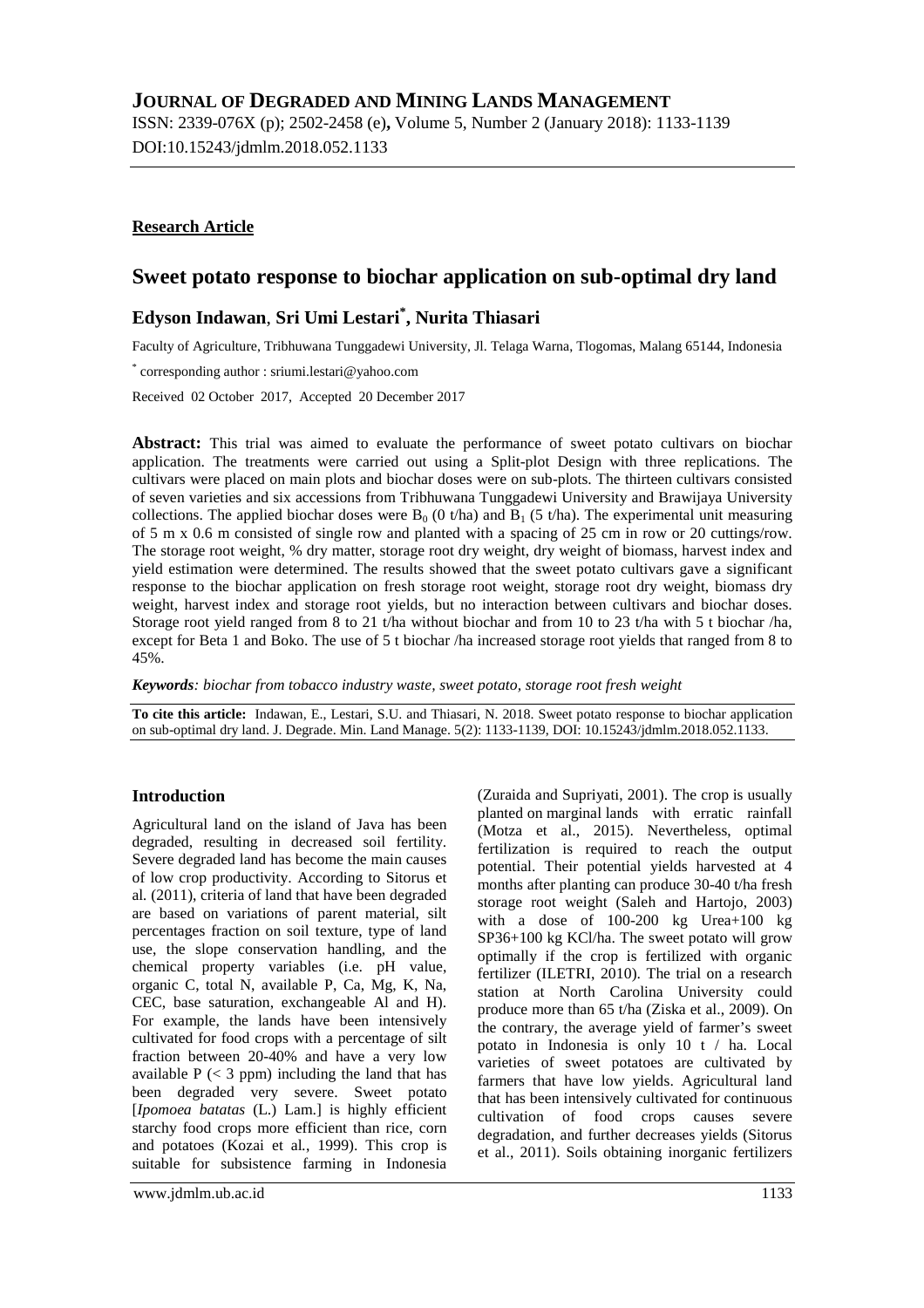continuously show a decrease in productivity and tend to suffer secondary nutrient deficiencies as well as micronutrients (Sheth et al., 2017). The addition of soil amendment is necessary to restore the fertility of the soil. Biochar is one of the soil amendments that can improve soil fertility (Ding et al., 2016; Hunt et al., 2010). Biochar can be produced by utilizing agricultural and industrial wastes. Tobacco industry waste is the remnants of cigarette industry production, which mostly comes from tobacco leaves and clove flowers that have been dumped into landfills. Production of tobacco industry waste is quite high, more than 20 tons every day, potentially as a source of environmental pollution (Talkah, 2010). Currently this tobacco industry waste has been produced into biochar, therefore this research was aimed to evaluate performance of sweet potato cultivars against biochar application on degraded agricultural land that has been used intensively for cultivation of crops.

### **Materials and Methods**

This research was conducted at Brawijaya University research station located in Jatikerto Village, Kromengan District of Malang Regency, from March to July 2017. The research site has an altitude of 352 m above sea level and soil type of Inceptisol. The soil has the following characteristics: acid pH (pH  $H_2O$  5.5), organic C, total N and level of P are very low (0.87%, 0.09% N, 0.76 P mg/kg respectively) (Table 1). The soil texture (17% sand, 35% silt and 48% clay) has a

Table 2. Cultivars of sweet potato used in this trial

silt fraction in the range of 20-40%. The plant materials used in this study consisted of 13 cultivars of sweet potato, including seven varieties (Kuningan putih, Beta 1, Beta 2, Kuningan Merah, Sari, Boko and Jago) and six clones of Tribhuwana Tuggadewi University and Brawijaya University collection (BIS OP- 61-OP-22, 73-6/2, 73 OP-8, BIS OP-61, 73 OP-5, and BIS OP-61-♀- 29). The cultivars characteristics are shown in Table 2.

Table 1. Soil properties at the experimental site

| <b>Soil Properties</b>      | Value | Criteria  |
|-----------------------------|-------|-----------|
| $pH H_2O$                   | 5.5   | Acid      |
| pH KCl                      | 4.9   | Acid      |
| Organic C $(\%)$            | 0.87  | Very Low  |
| Total $N$ $(\%)$            | 0.09  | Very Low  |
| $C/N$ ratio                 | 10    | Low       |
| Avaiable P (mg/kg)          | 0.76  | Very Low  |
| <b>Exchangeable Cations</b> |       |           |
| $- K$ (me/100g)             | 2.61  | Very High |
| $-$ Na (me/100g)            | 1.27  | Very High |
| $-$ Ca (me/100g)            | 6.57  | Medium    |
| $-$ Mg (me/100g)            | 2.9   | High      |
| <b>Cation Exchange</b>      | 18.96 | Medium    |
| Capacity (me/ $100g$ )      |       |           |
| Base Saturation (%)         | 67    | High      |
| Sand $(\%)$                 | 17    |           |
| $Silt \, (\% )$             | 35    | Clay      |
| $Clay(\%)$                  | 48    | texture   |

| N <sub>0</sub> | <b>Clone</b>          | <b>Character</b>      | Pedigree                                                            |
|----------------|-----------------------|-----------------------|---------------------------------------------------------------------|
|                | Kuningan Putih        | High dry weight       | Local varieties of Kuningan Regency (West Java)                     |
| 2              | <b>BIS OP-61-OP-</b>  | High levels of Fe and | Open pollination progeny of BIS OP-61 no 22                         |
|                | $22^{**}$             | Zn                    |                                                                     |
| 3              | $73 - 6/2$ ***)       | High dry weight       | Improved clone                                                      |
| 4              | Beta 1                | High beta-carotene    | Variety that has been released in 2009                              |
| 5              | Beta 2                | High beta-carotene    | Variety that has been released in 2009                              |
| 6              | Kuningan Merah        | High beta-carotene    | Local variety of Kuningan Regency (West Java)                       |
| 7              | 73 OP- $8^{**}$       | <b>High Protein</b>   | Open pollination progeny of 73-6/2 clone no 8                       |
| 8              | BIS OP-61 $**$        | <b>High Protein</b>   | Open pollination progeny of BIS-214 <sup><math>*</math></sup> clone |
| 9              | 73 OP- $5^{**}$       | <b>High Protein</b>   | Open pollination progeny of 73-6/2 clone no 5                       |
| 10             | Sari                  | Control               | Varietyhas been released in 2001                                    |
| 11             | <b>Boko</b>           | Control               | Varietyhas been released in 2001                                    |
| 12             | Jago                  | Control               | Variety has been released in 2001                                   |
| 13             | BIS OP-61-9-29<br>**) | High foliage yield    | Progeny of BIS OP-61 clone as a female parent no<br>29              |

Note: \*)Introduction clone from Nigeria; \*\*\*) Clones collection of Tribhuwana Tunggadewi University, \*\*\*) Clone of Brawijaya University collection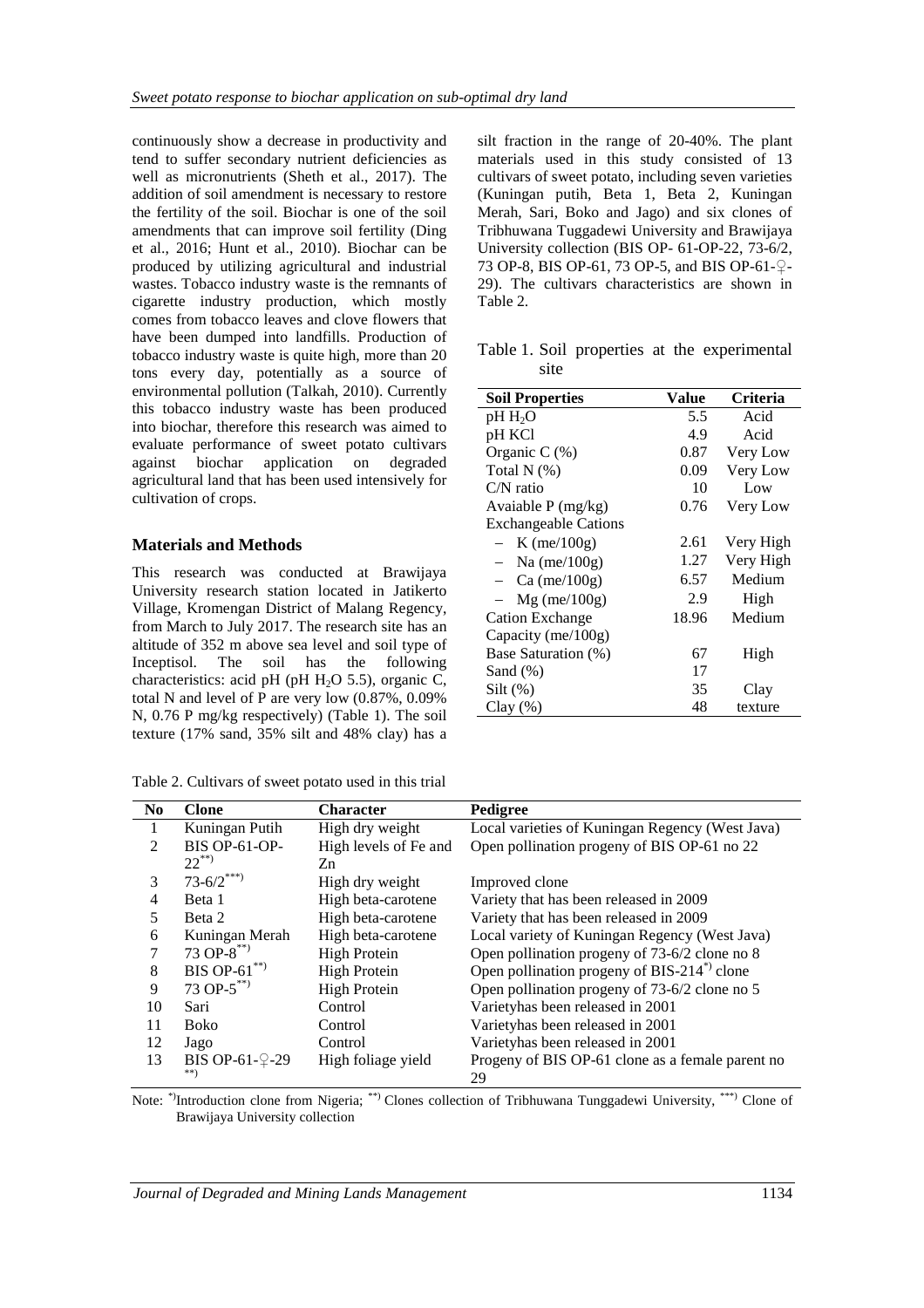Biochar of tobacco industry waste used in this study was obtained from PT Gudang Garam Kediri, has characteristics of pH 9.57, 1.85% N, 1.88% P<sub>2</sub>O<sub>5</sub>, 2.50% K<sub>2</sub>O, C/N ratio of 21.34%, and organic-C amounted to 39.47%. The basic fertilizer for packet of sweet potato technology used was NPK Phonska fertilizer (15% N, 15  $P_2O_5$ , 15% K<sub>2</sub>O) with dose of 400 kg/ha to replace a standard dose of sweet potato with a dosage of 100-200 kg Urea+100 kg SP36+100 kg KCl/ha.

The split plot design was used with three replications. The thirteen sweet potato cultivars were placed as main plots and doses of biochar of 0 and 5 t/ha were placed as sub-plots. The plot size was 5 m x 0.6 m, as a plot of single row, planted cuttings of sweet potatoes with spacing in rows of 25 cm, so that there were 20 cuttings per plot. Biochar was applied one week before planting.

All experimental plots were given basic fertilizer of NPK Phonska (15% N, 15% P<sub>2</sub>O<sub>5</sub>, 15% K<sub>2</sub>O) at a dosage of 400 kg/ha and applied twice, firstly 1/3 of the portion was given at plant age one week after planting and the remainder was given at plant age 1.5 months. Standard cultivation technology for sweet potato was applied. Plants were harvested at 4 months after planting. The storage root weight, % dry matter, storage root dry weight, biomass dry weight, harvest index and yield estimation were determined. Analysis of variance was done for all collected data. The mean value was presented descriptively, no difference test between mean, because the difference between cultivars was not

important. The difference in the application of biochar used is clearly visible if there is a significant difference, so that the application of 5 t biochar / ha must be different againts to the control or without biochar.

### **Results and Discussion**

#### *Biochar effect*

The performance of thirteen cultivars evaluated for dosage of tobacco biochar application at 5 t / ha on observation parameters (Tables 3 and 4) showed significant differences (Table 5), particularly for storage root weight, storage dry root weight, biomass dry weight, harvest index and estimated storage root yield. Tobacco biochar application increased storage root weight, storage root dry weight and storage root yield. According to Biederman and Harpole (2013) biochar application to soil increased plant productivity. Most of these effects are associated with properties of biochars, such as high surface area and porosity, water holding capacity, cation exchange capacity, that interact with soil biota and nutrient dynamics (Glaser et al., 2002; Lehmann et al., 2011). Biochar is a substance of charcoal that has a fine-grained and highly porous, increased surface area and porosity of soil. Biochar enables to adsorb or retains nutrients and water and also provides a habitat for beneficial microorganisms to multiply and flourish (Hunt et al., 2010).

| N <sub>0</sub> | Cultivar          | <b>Storage root</b> |                | % Dry matter |                 | <b>Storage root</b>   |                |  |
|----------------|-------------------|---------------------|----------------|--------------|-----------------|-----------------------|----------------|--|
|                |                   | weight (kg/plant)   |                |              | of storage root | dry weight (kg/plant) |                |  |
|                |                   | $B_0$               | $\mathbf{B}_1$ | $B_0$        | B <sub>1</sub>  | $B_0$                 | B <sub>1</sub> |  |
| 1.             | Kuningan Putih    | 0.31                | 0.45           | 31.43        | 32.48           | 0.10                  | 0.15           |  |
| 2.             | BIS OP-61-OP-22   | 0.53                | 0.57           | 27.94        | 29.58           | 0.15                  | 0.17           |  |
| 3.             | $73 - 6/2$        | 0.34                | 0.48           | 33.36        | 32.66           | 0.11                  | 0.16           |  |
| 4.             | Beta 1            | 0.33                | 0.31           | 21.77        | 22.45           | 0.07                  | 0.07           |  |
| 5.             | Beta 2            | 0.37                | 0.52           | 23.96        | 22.72           | 0.09                  | 0.12           |  |
| 6.             | Kuningan Merah    | 0.31                | 0.34           | 23.40        | 24.95           | 0.07                  | 0.09           |  |
| 7.             | $73-OP-8$         | 0.20                | 0.26           | 24.06        | 24.23           | 0.05                  | 0.06           |  |
| 8.             | <b>BIS OP-61</b>  | 0.23                | 0.28           | 33.34        | 34.95           | 0.08                  | 0.10           |  |
| 9.             | 73 OP-5           | 0.46                | 0.54           | 28.02        | 27.51           | 0.13                  | 0.15           |  |
| 10.            | Sari              | 0.35                | 0.44           | 27.36        | 28.29           | 0.10                  | 0.12           |  |
| 11.            | Boko              | 0.29                | 0.28           | 31.10        | 31.58           | 0.09                  | 0.09           |  |
| 12.            | Jago              | 0.29                | 0.33           | 32.30        | 32.18           | 0.09                  | 0.11           |  |
| 13.            | BIS OP-61- $2-29$ | 0.44                | 0.47           | 28.76        | 28.07           | 0.13                  | 0.13           |  |

Table 3. Storage root weight, storage root yield, % dry matter of storage root and storage root dry weight of 13 sweet potato cultivars with application of biochar ( $B_1 = 5$  t/ha) and without biochar.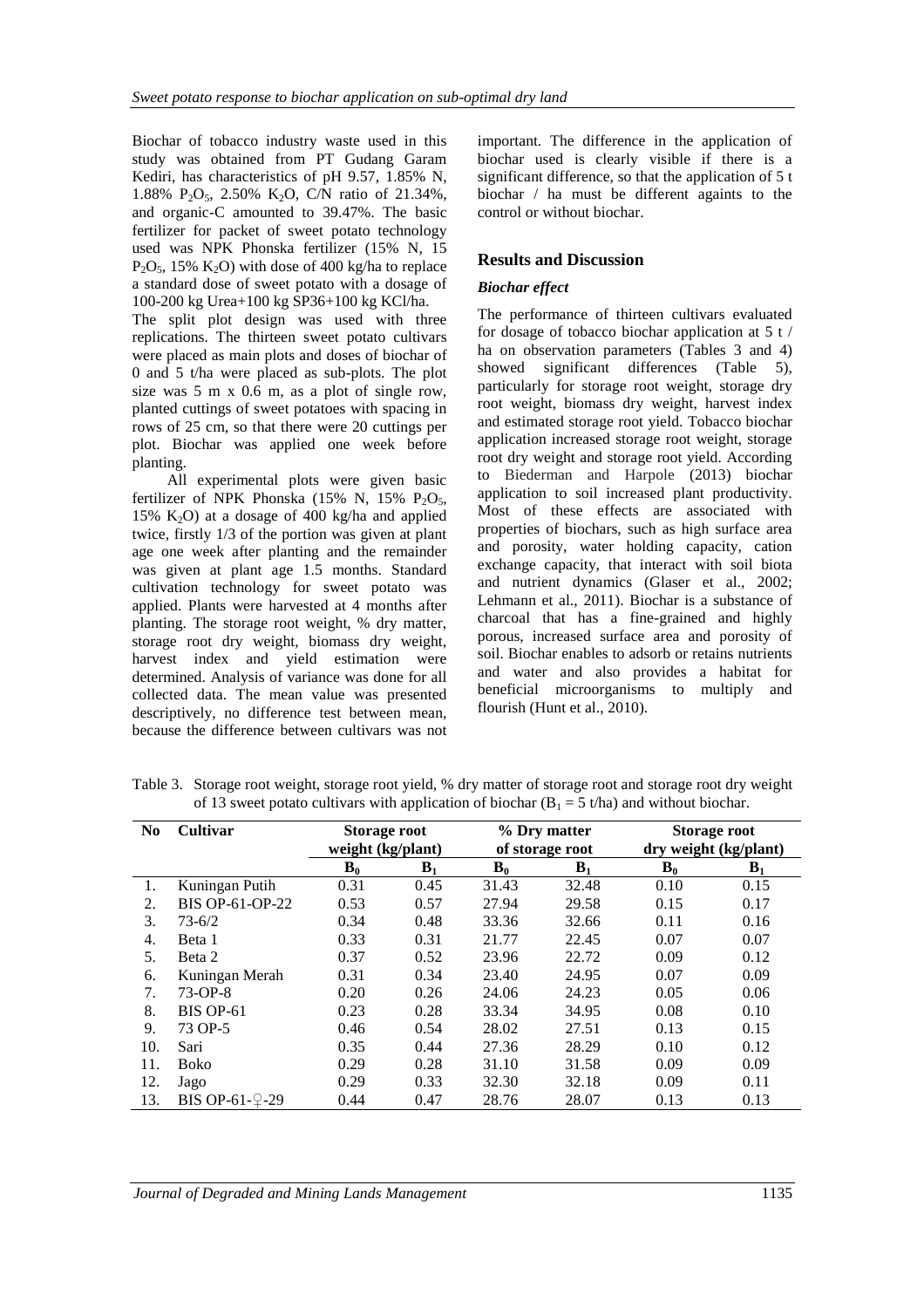Storage root weight of each cultivar ranged from 0.20 to 0.53 kg per plant without biochar, but increased to between 0.25 and 0.57 kg/plant when treated with biochar as much as 5 t/ha. The average storage root weight per plant could be used to estimate fresh storage root yield with conversion based on population 40000 plants/ha,

it is expected to obtain a sweet potato yield range of 8-21 t/ ha without biochar, whereas with biochar application 5 t/ha could produce 10-22.70 t/ha (Table 4). Tobacco biochar application could increase 8-45% of storage root yields compared without biochar (Table 4), except for Beta 1 and Boko which decreased when biochar was applied.

Table 4. Biommas dry weight, harvest index and storage root yield of 13 sweet potato cultivars with application of biochar ( $B_1 = 5$  t/ha) and without biochar

| N <sub>0</sub> | <b>Clone</b>     | <b>Biomass dry</b><br>weight (kg/plant) |       |       | <b>Harvest</b><br>index $(\% )$ | <b>Storage root</b><br>yield $(t/ha)$ |                |
|----------------|------------------|-----------------------------------------|-------|-------|---------------------------------|---------------------------------------|----------------|
|                |                  | $B_0$                                   | $B_1$ | $B_0$ | $\mathbf{B}_1$                  | $B_0$                                 | $\mathbf{B}_1$ |
| 1.             | Kuningan Putih   | 0.17                                    | 0.22  | 56.60 | 65.17                           | 12.33                                 | 17.95          |
| 2.             | BIS OP-61-OP-22  | 0.19                                    | 0.21  | 76.64 | 80.31                           | 21.00                                 | 22.70          |
| 3.             | $73 - 6/2$       | 0.17                                    | 0.21  | 66.70 | 75.06                           | 13.47                                 | 19.33          |
| 4.             | Beta 1           | 0.18                                    | 0.18  | 40.91 | 38.44                           | 13.12                                 | 12.50          |
| 5.             | Beta 2           | 0.14                                    | 0.17  | 61.96 | 68.07                           | 14.99                                 | 20.93          |
| 6.             | Kuningan Merah   | 0.16                                    | 0.18  | 45.86 | 46.96                           | 12.48                                 | 13.50          |
| 7.             | $73-OP-8$        | 0.11                                    | 0.12  | 44.63 | 52.32                           | 8.03                                  | 10.55          |
| 8.             | <b>BIS OP-61</b> | 0.20                                    | 0.23  | 43.34 | 45.26                           | 9.25                                  | 11.16          |
| 9.             | 73 OP-5          | 0.20                                    | 0.21  | 64.97 | 69.59                           | 18.60                                 | 21.75          |
| 10.            | Sari             | 0.12                                    | 0.16  | 78.05 | 75.54                           | 14.02                                 | 17.55          |
| 11.            | <b>Boko</b>      | 0.17                                    | 0.17  | 53.09 | 52.52                           | 11.46                                 | 11.36          |
| 12.            | Jago             | 0.14                                    | 0.16  | 64.71 | 65.67                           | 11.71                                 | 13.04          |
| 13.            | BIS OP-61-9-29   | 0.20                                    | 0.20  | 62.53 | 65.58                           | 17.47                                 | 18.94          |

Table 5. Variance analysis of storage root weight, percentages dry matter, storage root dry weight, biomass dry weight, harvest index and storage root yield of 13 sweet potato cultivars with application of biochar ( $B_1 = 5$  t/ha) and without biochar.

|                        |    | <b>Mean Square</b>            |       |                      |       |                            |       |                              |      |                                 |      |                              |       |
|------------------------|----|-------------------------------|-------|----------------------|-------|----------------------------|-------|------------------------------|------|---------------------------------|------|------------------------------|-------|
| Source of<br>variation | db | <b>Storage</b><br>root weight |       | $%$ Dry<br>matter of |       | Storage root<br>dry weight |       | <b>Biomass dry</b><br>weight |      | <b>Harvest</b><br>Index $(\% )$ |      | Storage root<br>vield (t/ha) |       |
|                        |    | (kg/plant)                    |       | storage root         |       | (kg/plant)                 |       | (kg/plant)                   |      |                                 |      |                              |       |
| Replication            | 2  | 0.059                         | $***$ | 2.36                 | ns    | 0.0058                     | **    | 0.0022                       | ns   | 1252.56                         | $**$ | 94.85                        | $***$ |
| Cultivar (main         |    |                               |       |                      |       |                            |       |                              |      |                                 |      |                              |       |
| plot)                  | 12 | 0.056                         | $**$  | 96.20                | $***$ | 0.0052                     | $***$ | 0.0052                       | **   | 946.57                          | $**$ | 89.76                        | $***$ |
| Error $(a)$            | 24 | 0.006                         |       | 5.05                 |       | 0.0008                     |       | 0.0010                       |      | 202.79                          |      | 10.15                        |       |
| <b>Biochar</b>         |    | 0.080                         | $**$  | 2.69                 | ns    | 0.0075                     | **    | 0.0089                       | $**$ | 189.18                          | *    | 128.32                       | $***$ |
| Cultivar x             |    |                               |       |                      |       |                            |       |                              |      |                                 |      |                              |       |
| <b>Biochar</b>         | 12 | 0.004                         | ns    | 1.41                 | ns    | 0.0003                     | ns    | 0.0005                       | ns   | 22.03                           | ns   | 7.05                         | ns    |
| Error $(b)$            | 26 | 0.005                         |       | 1.42                 |       | 0.0004                     |       | 0.0007                       |      | 29.12                           |      | 8.39                         |       |

Tobacco biochar did not increase the percentage of storage root dry matter or sweet potato foliages (stover), conversely with storage root weight increased by application of biochar. Due to increasing the trait of storage root weight, so that it could improve the dry weight of storage root, dry weight of biomass and harvest index. The increasing of biomass dry weight and harvest index reached 0.07-34.46% and 1-17%, respectively (Table 6). The results of the tobacco biochar analysis showed that the biochar had a

high pH value of 9.57 with N content of 1.85%,  $P_2O_5$  1.88% and  $K_2O$  2.5%, CEC 34.62 me/100g (PT Gudang Garam Kediri). Result of soil analysis in experimental plots planted with 13 cultivars of sweet potato after harvesting showed on plots given tobacco biochar 5 t/ha having a higher interchangeable potassium (Table 7). Biochar induced changes in soil properties such as cation exchange capacity and exchangeable cations (Kim et al., 2015). The condition of the soil where the research was conducted have some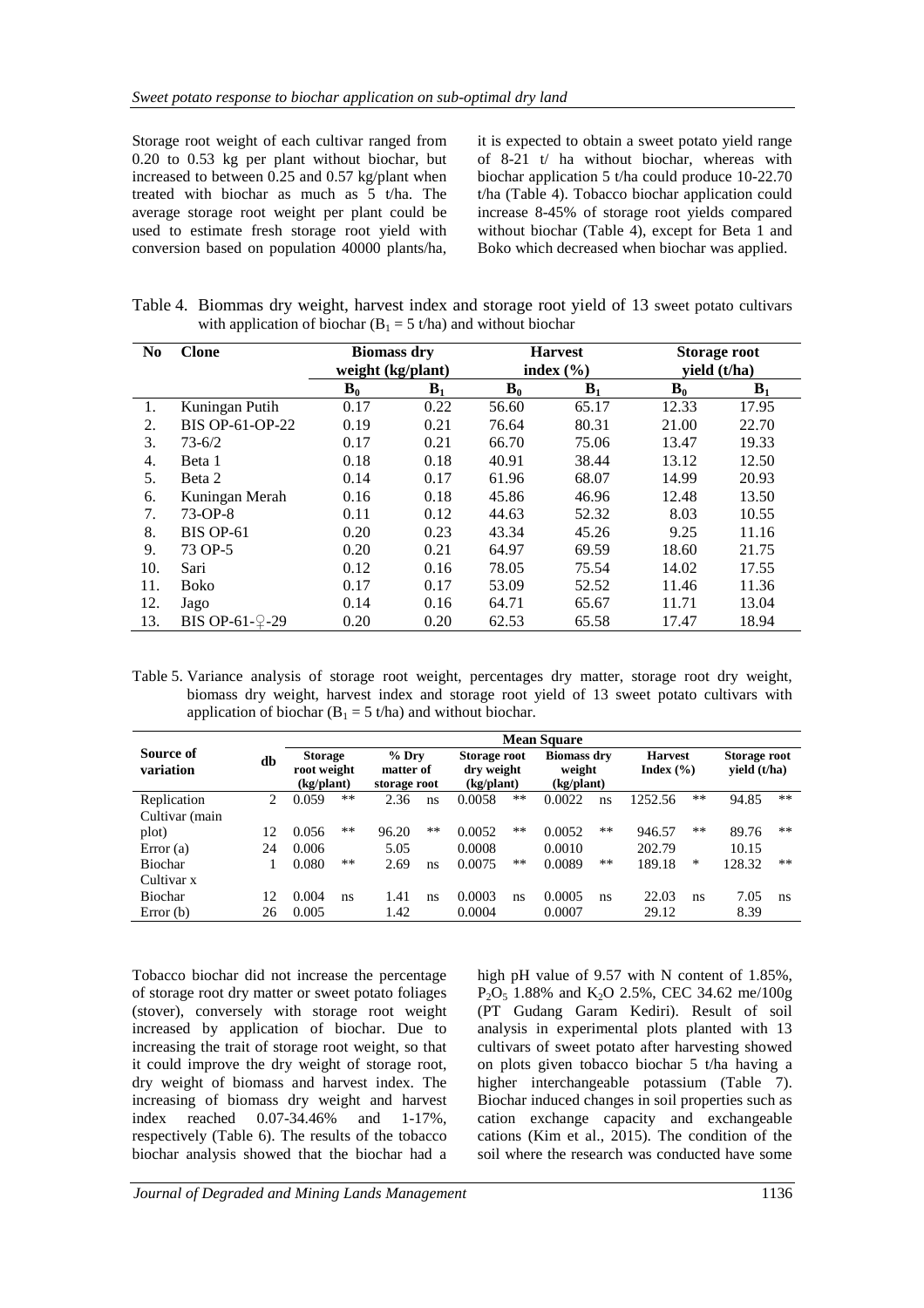limiting factors, i.e. acid soil pH, very low organic C, total N, and available P contents (Table 1). The addition of biochar is expected to improve the availability of nutrients. Applivation of biochar 5 t/ha in this trial improved potassium exchangeable (Table 7).

#### *Rainfall and sweet potato performance*

The amount of rainfall and the number of rainy day distribution during the trial period was conducted, from March to July 2017 are presented in Figure 1. The rainfall was still relatively high at the beginning of the trial and very low at the end, this was quite beneficial for the sweet potato growth. The harvest index of all cultivars showed an increase when the biochar was applied. At the trial without biochar, their harvest indexes only

ranged from 41.63 to 77.76% and increased to 43.85-81.01% when the biochar was added (Table 4), except for Beta 1, Sari and Boko (Table 4). Sweet potatoes are easy to produce with productivity between 20-40 t/ha of fresh storage root weight (Zuraida and Supriati, 2001; Saleh and Hartoyo, 2003), but in reality the productivity at the farmer level is still low, gaining only 10 t/ha (ILETRI, 2010). Likewise, the effects of this work showed that the likely output of all cultivars had not been reached until now. The sweet potato yield in this study reached in the range of 8 - 21 t / ha (Table 4). Application of biochar from tobacco industry waste with a dose of 5 t/ha could increase storage root yields ranging from 8-45%.

Table 6. Increasing of the storage root yield and harvest index of 13 sweet potato cultivars with the application of biochar ( $B_1 = 5$  t/ha)

| N <sub>0</sub> | <b>Clone</b>     | Percentage of increasing on biochar $5 t / ha$ (%) |                    |                      |  |  |
|----------------|------------------|----------------------------------------------------|--------------------|----------------------|--|--|
|                |                  | <b>Biomass dry weight</b>                          | Storage root yield | <b>Harvest index</b> |  |  |
|                | Kuningan Putih   | 32.73                                              | 45.53              | 15.14                |  |  |
| 2              | BIS OP-61-OP-22  | 8.43                                               | 8.08               | 4.79                 |  |  |
| 3              | $73 - 6/2$       | 27.39                                              | 43.56              | 12.53                |  |  |
| $\overline{4}$ | Beta 1           | $-(0.26)$                                          | $-(4.72)$          | $-(6.04)$            |  |  |
| 5              | Beta 2           | 20.33                                              | 39.64              | 9.87                 |  |  |
| 6              | Kuningan Merah   | 10.15                                              | 8.19               | 2.40                 |  |  |
| 7              | $73-OP-8$        | 8.58                                               | 31.34              | 17.23                |  |  |
| 8              | <b>BIS OP-61</b> | 12.79                                              | 20.73              | 4.42                 |  |  |
| 9              | 73 OP-5          | 7.29                                               | 16.98              | 7.10                 |  |  |
| 10             | Sari             | 34.46                                              | 25.19              | $-(3.22)$            |  |  |
| 11             | Boko             | 0.88                                               | $-0.92$            | $-(1.07)$            |  |  |
| 12             | Jago             | 16.23                                              | 11.43              | 1.48                 |  |  |
| 13             | BIS OP-61-9-29   | 0.07                                               | 8.41               | 4.88                 |  |  |

Note: parentheses  $-(\cdot)$  show a negative number (or decreasing)

Table 7. Exchangeable potassium measured on a plot after harvesting the sweet potato clone

| N <sub>0</sub> | <b>Clone</b>      | Exchangeable potassium (me/100 g) |                       |  |  |  |
|----------------|-------------------|-----------------------------------|-----------------------|--|--|--|
|                |                   | Without biochar (0 t/ha)          | With Biochar (5 t/ha) |  |  |  |
| 1              | Kuningan Putih    | 2.249                             | 2.401                 |  |  |  |
| 2              | BIS OP-61-OP-22   | 1.337                             | 2.711                 |  |  |  |
| 3              | $73 - 6/2$        | 1.573                             | 2.613                 |  |  |  |
| $\overline{4}$ | Beta 1            | 1.322                             | 2.223                 |  |  |  |
| 5              | Beta 2            | 2.173                             | 3.364                 |  |  |  |
| 6              | Kuningan Merah    | 1.623                             | 4.108                 |  |  |  |
| 7              | $73-OP-8$         | 1.659                             | 2.676                 |  |  |  |
| 8              | <b>BIS OP-61</b>  | 1.105                             | 1.635                 |  |  |  |
| 9              | 73 OP-5           | 1.690                             | 2.280                 |  |  |  |
| 10             | Sari              | 1.882                             | 2.216                 |  |  |  |
| 11             | Boko              | 2.351                             | 2.972                 |  |  |  |
| 12             | Jago              | 1.110                             | 1.182                 |  |  |  |
| 13             | BIS OP-61- $2-29$ | 2.902                             | 2.241                 |  |  |  |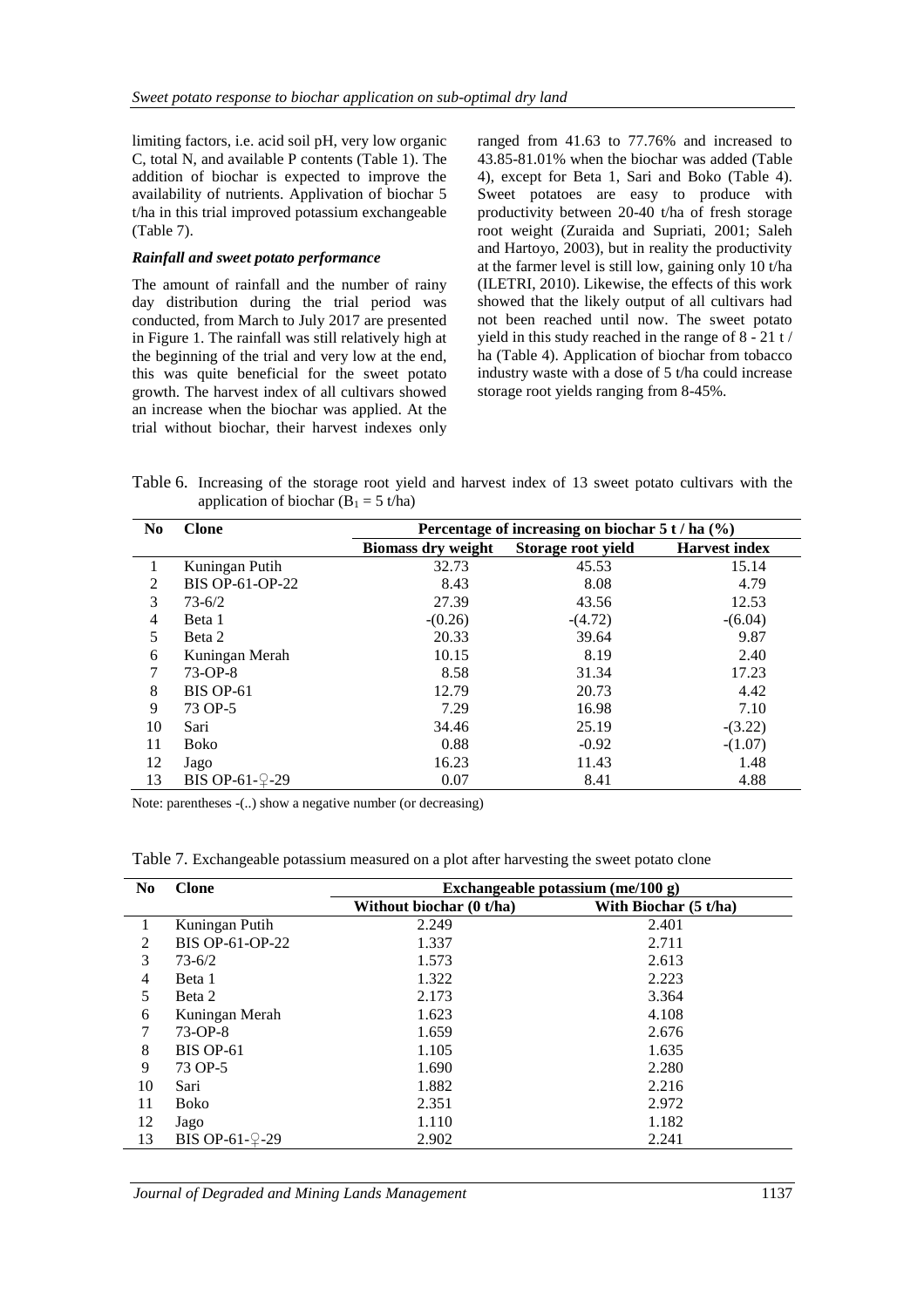

Figure 1. Distribution of rainfall and rainy days during the trial

The storage root yield had not been achieved as optimally due to the crop was harvested at the age of 3.5 months, should be a normal harvest age in the research area at least 4 months after planting. Besides that, it is suspected that there was another factor that limited the growth and yield of the sweet potato, namely the condition of soil fertility of the site where the research was done. Several plant growth limiting factors as seen from soil analysis (Table 1), the soil has a low pH (acid), very low levels of organic C, total N, and available P. Furthermore, there were possibly caused by the existing nutrient imbalances, namely K, Na and Mg were high, Ca was medium, while total N and available P were very low as shown in Table 1. The sweet potato takes up relatively large amounts of nutrients in the soil. According to Zhang et al*.* (2017) from 19 experiments, it is known that for every ton of sweet potato yield absorbs the amount of N,  $P_2O_5$ and  $K_2O$  that each in the range of 2.30 - 7.58 kg N, 0.47 - 2.64 kg  $P_2O_5$ , and 1.59 - 11.47 kg  $K_2O$ . If it is assumed to produce 20 t/ha, the three nutrients must be available on the soil as much as 4.6-151 kg N, 9.4-52.00 kg  $P_2O_5$  and 31.8-229.40 kg  $K<sub>2</sub>O$  per ha, respectively. The available nutrient elements come from fertilizers as well as those contained in the soil. The fer fertilizer given in this trial was Phonska (15 15 15) of 400 kg/ha, can provide as much as 60 kg N, 60 kg  $P_2O_5$  and 60 kg  $K<sub>2</sub>O$ . Therefore, from the applied fertilizer, the insufficient nutrients were N and  $K_2O$ , but since the K content in the soil was high, it is possible that the K element was not a limiting

very low. Calculating the availability of nutrients in the soil should take into account the factors that cause the nutrients to be unavailable, for example by the effect of soil pH and the adsorption of the P<br>complex by Ca or Mg or Al-Fe in acid soil or its<br>properties of antagonism between elements. The complex by Ca or Mg or Al-Fe in acid soil or its properties of antagonism between elements. addition of 5 t biochar /ha had a positive effect on storage root weight or fresh storage root yield, storage root dry weight, biomass dry weight, and harvest index (Tables 3 and 4). Biochar is usually loaded with ammonium, nitrate, and phosphate content, so it can be a slow release fertilizer to improve soil fertility (Ding et al., 2016). Nitrogen content of tobacco biochar is 1.85% (results of laboratory analysis in this work), and then application of 5 t / ha provided d 92.5 kg N for soil. The utilization of a dose of  $5$  t biochar /ha combined with 400 kg Phonska fertilizer (15 15 15) provided N amounts of 152.5 kg N  $/$  ha(= 92.5)  $kg N + 60 kg N$ ) for soil. Nitrogen requirement for 15) provided N amounts of 152.5 kg N / ha(= 92.5 kg N + 60 kg N) for soil. Nitrogen requirement for sweet potato to produce 20 ton storage root/ha is 4.6-151 kg N / ha. This computation is established on the trial of Zhang et al. (2017) which pointed out that to produce every ton of storage root yield requires nitrogen as much as  $2.30 - 7.58$  kg N. However, the calculation of nitrogen availability However, the calculation of nitrogen availability<br>has not yet considered the nitrogen property which is volatile and leaching out. Long-term agricultural cultivation can lead to soil degradation, soil acidification, decline in soil , organic matter, and severe soil erosion. Sitorus et al*.* (2011) mentioned that the soils with storage root weight or fresh storage root yield,<br>storage root dry weight, biomass dry weight, and<br>harvest index (Tables 3 and 4). Biochar is usually<br>loaded with ammonium, nitrate, and phosphate<br>content, so it can be a slow that the withJune July

factor. The limiting factor at the experimental site was the N element, because the soil total N was